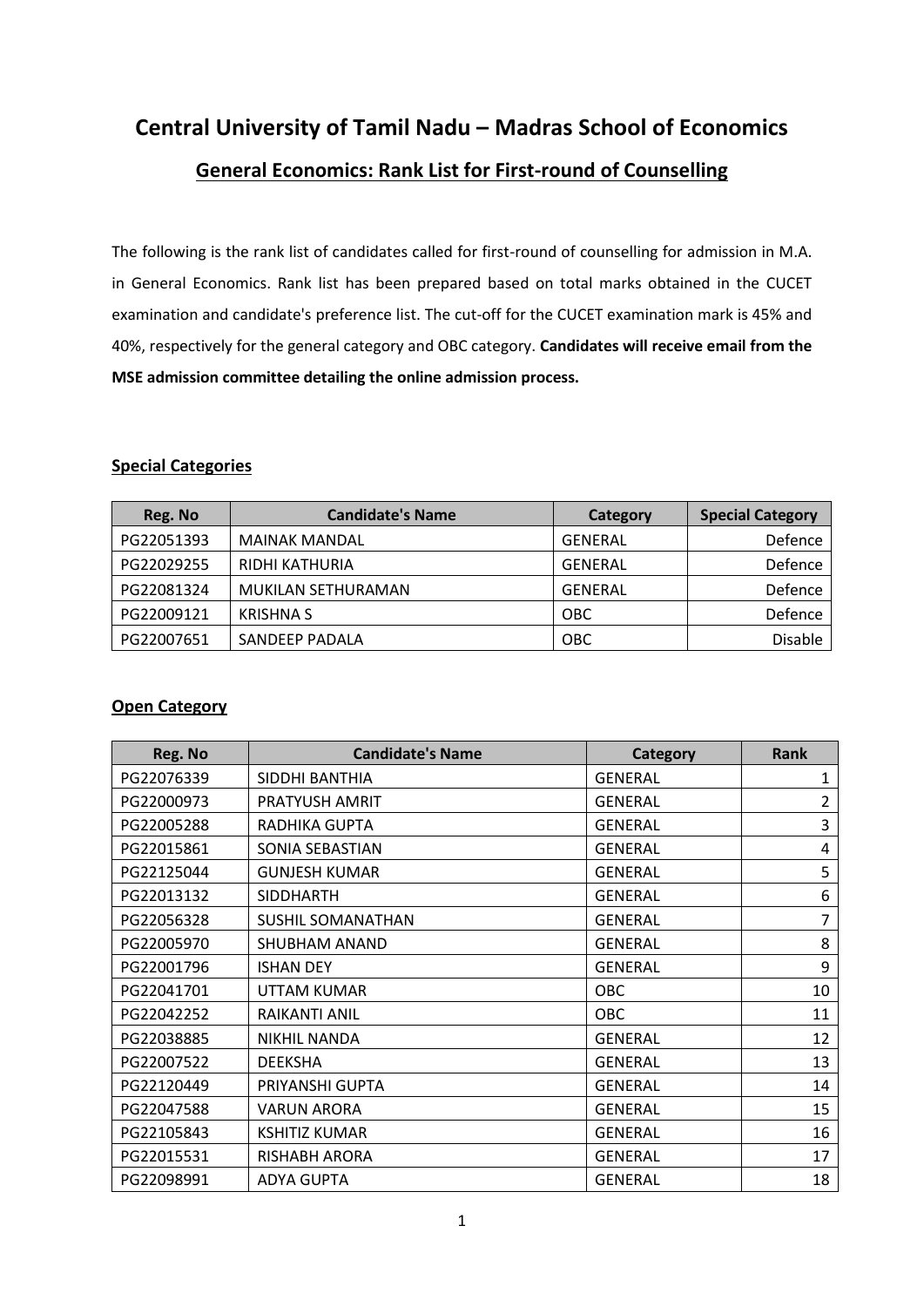| PG22024034 | YASH JHALANI                  | <b>GENERAL</b> | 19 |
|------------|-------------------------------|----------------|----|
| PG22037216 | <b>HIMESH GUPTA</b>           | <b>GENERAL</b> | 20 |
| PG22051393 | <b>MAINAK MANDAL</b>          | <b>GENERAL</b> | 21 |
| PG22025210 | SARVIK SINGH                  | <b>GENERAL</b> | 22 |
| PG22030965 | <b>ROSHNI JAIN</b>            | <b>GENERAL</b> | 23 |
| PG22104416 | <b>SUSHANT BHUSHAN</b>        | <b>GENERAL</b> | 24 |
| PG22032924 | <b>TEJASH HIRAWAT</b>         | <b>GENERAL</b> | 25 |
| PG22044683 | <b>ABHISHEK VEMPATI</b>       | <b>GENERAL</b> | 26 |
| PG22027692 | RASHMI A                      | <b>GENERAL</b> | 27 |
| PG22116573 | <b>BISHAKHA JAJODIA</b>       | <b>GENERAL</b> | 28 |
| PG22003661 | SHIVAM AGARWAL                | <b>GENERAL</b> | 29 |
| PG22034829 | AL JAMILA SIDDIQUE            | OBC            | 30 |
| PG22009954 | VAISHNAV P V                  | OBC            | 31 |
| PG22060631 | <b>FARHAN AHMAD</b>           | <b>GENERAL</b> | 32 |
| PG22027890 | ANUPRIYA GUPTA                | OBC            | 33 |
| PG22043230 | <b>KASHISH BHALLA</b>         | <b>GENERAL</b> | 34 |
| PG22122762 | ANSHIKA ADLAKHA               | EWS            | 35 |
| PG22124367 | <b>MANAS DIXIT</b>            | <b>GENERAL</b> | 36 |
| PG22007610 | SANJANA SABOO                 | <b>GENERAL</b> | 37 |
| PG22003000 | <b>ALAN SEEMON</b>            | <b>GENERAL</b> | 38 |
| PG22048878 | <b>TWINKLE SHAH</b>           | <b>GENERAL</b> | 39 |
| PG22016182 | <b>PARVATHY S</b>             | <b>GENERAL</b> | 40 |
| PG22009428 | <b>SWATI MANGLA</b>           | <b>GENERAL</b> | 41 |
| PG22043919 | DRISHTI SHARMA                | <b>GENERAL</b> | 42 |
| PG22045118 | <b>ISHAN TANEJA</b>           | <b>GENERAL</b> | 43 |
| PG22056510 | <b>HIYA NANDI</b>             | <b>GENERAL</b> | 44 |
| PG22018764 | NIRANJANA A                   | OBC            | 45 |
| PG22080335 | KANISHKA AGARWAL              | <b>GENERAL</b> | 46 |
| PG22082301 | <b>RIYA ARORA</b>             | <b>GENERAL</b> | 47 |
| PG22036554 | THOMAS KARTHIK VARGHESE       | <b>GENERAL</b> | 48 |
| PG22035195 | ATHULYA K SHIBU               | <b>GENERAL</b> | 49 |
| PG22122531 | YASHODHA M                    | OBC            | 50 |
| PG22026291 | <b>BHAVIKA RAHEJA</b>         | <b>GENERAL</b> | 51 |
| PG22005373 | DITIPRIYA GANGULY             | <b>GENERAL</b> | 52 |
| PG22094152 | RAGHAV KAKKAR                 | <b>GENERAL</b> | 53 |
| PG22044958 | <b>JASKIRAT SINGH DHILLON</b> | <b>GENERAL</b> | 54 |
| PG22050742 | <b>RISHABH GANDHI</b>         | <b>GENERAL</b> | 55 |
| PG22048880 | AKSHITA DEWADWAL              | <b>ST</b>      | 56 |
| PG22024674 | NAYONIKA CHAKRABARTY          | <b>GENERAL</b> | 57 |
| PG22116593 | <b>VAIBHAV MISHRA</b>         | <b>GENERAL</b> | 58 |
| PG22057217 | SUBHADEEP BANERJEE CHOWDHURY  | <b>GENERAL</b> | 59 |
| PG22096891 | PRIYANSHI NAGRATH             | EWS            | 60 |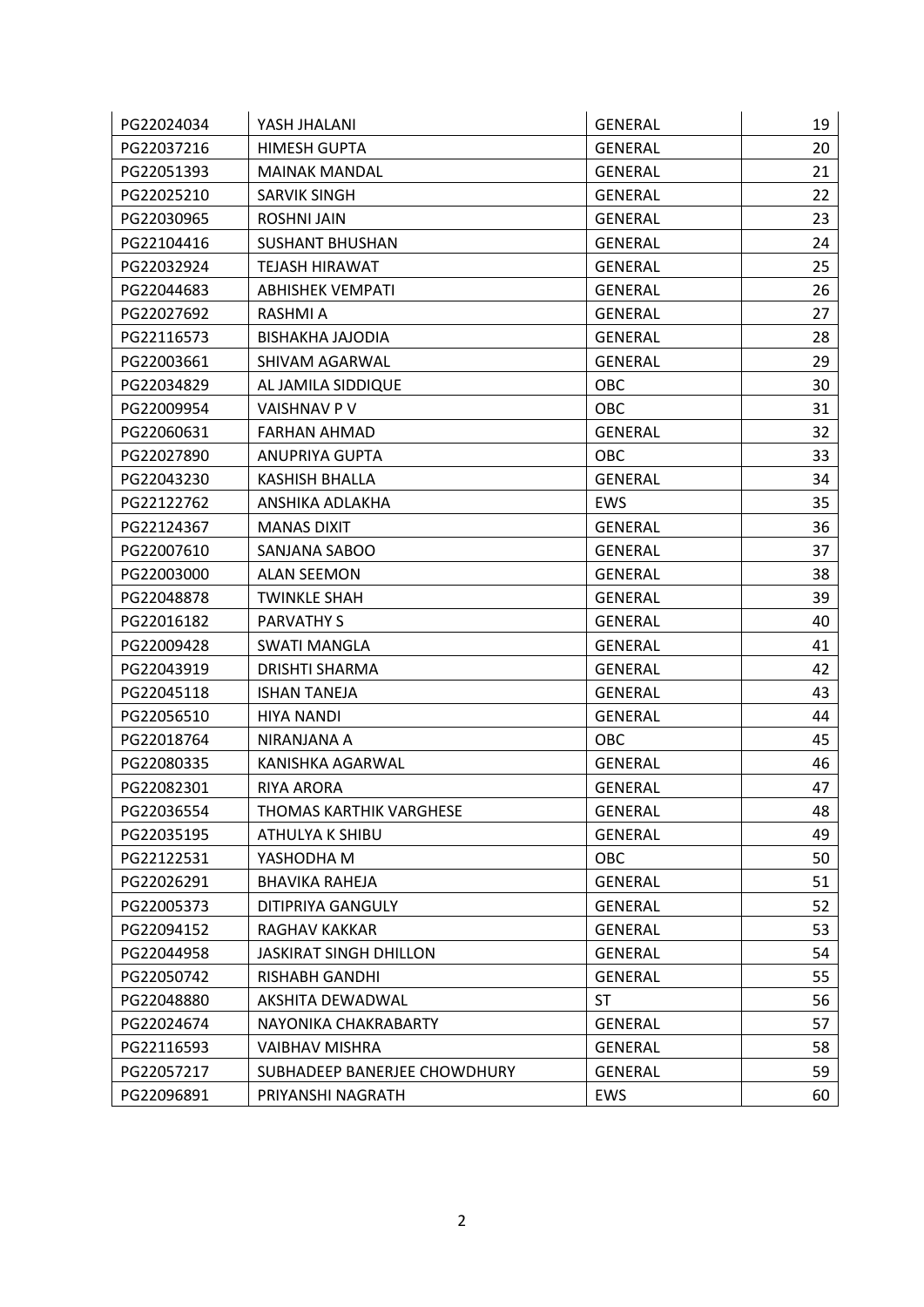#### **EWS Category**

| Reg. No    | <b>Candidate's Name</b>     | <b>Category</b> | Rank |
|------------|-----------------------------|-----------------|------|
| PG22122762 | ANSHIKA ADLAKHA             | EWS             |      |
| PG22096891 | PRIYANSHI NAGRATH           | EWS             | 2    |
| PG22026543 | <b>BAGGAM NAVYA SHRUTI</b>  | EWS             | 3    |
| PG22058899 | <b>AKSHITA SINGLA</b>       | EWS             | 4    |
| PG22009440 | ANJALI NAUTIYAL             | EWS             | 5    |
| PG22025245 | <b>ANANYA SINGH</b>         | EWS             | 6    |
| PG22033732 | PULKIT DUTTA                | EWS             | 7    |
| PG22041397 | <b>MUDIT VIKAS</b>          | EWS             | 8    |
| PG22026283 | <b>SAPNA SURI</b>           | EWS             | 9    |
| PG22029899 | <b>SUSHANT KUMAR GUNJAN</b> | <b>EWS</b>      | 10   |
| PG22004758 | <b>SWASTIK JHA</b>          | EWS             | 11   |

#### **OBC Category**

| Reg. No    | <b>Candidate's Name</b> | <b>Category</b> | <b>Rank</b>    |
|------------|-------------------------|-----------------|----------------|
| PG22041701 | UTTAM KUMAR             | OBC             | $\mathbf{1}$   |
| PG22042252 | <b>RAIKANTI ANIL</b>    | <b>OBC</b>      | $\overline{2}$ |
| PG22034829 | AL JAMILA SIDDIQUE      | OBC             | 3              |
| PG22009954 | <b>VAISHNAV PV</b>      | OBC             | 4              |
| PG22027890 | <b>ANUPRIYA GUPTA</b>   | OBC             | 5              |
| PG22018764 | NIRANJANA A             | OBC             | 6              |
| PG22122531 | YASHODHA M              | OBC             | $\overline{7}$ |
| PG22008319 | HIMANSHU RAJ            | OBC             | 8              |
| PG22079254 | SOWPARNIKA R S          | OBC             | 9              |
| PG22060150 | <b>RAJAT KUMAR</b>      | OBC             | 10             |
| PG22106001 | <b>ROSHEN NAJEEB</b>    | OBC             | 11             |
| PG22037600 | <b>SPARSH VERMA</b>     | OBC             | 12             |
| PG22054576 | ANSHUMAN AGARWAL        | OBC             | 13             |
| PG22039028 | ANJALI KUMARI           | OBC             | 14             |
| PG22014714 | <b>JYOTI THALOR</b>     | OBC             | 15             |
| PG22100639 | KULDEEP KACHHWAHA       | OBC             | 16             |
| PG22012510 | MINU FATHIMA P T        | OBC             | 17             |
| PG22032726 | <b>AMIRTHALL</b>        | OBC             | 18             |
| PG22123480 | PRIYANKA RASTOGI        | OBC             | 19             |
| PG22081258 | <b>ABHILAKSHI</b>       | OBC             | 20             |
| PG22094204 | D MANJU MONISHA         | OBC             | 21             |
| PG22105022 | <b>FAHIN FARAS V</b>    | OBC             | 22             |
| PG22116619 | SANGEET KUMAR           | OBC             | 23             |
| PG22018817 | <b>NIRBHAY LUCKKEY</b>  | OBC             | 24             |
| PG22009121 | <b>KRISHNA S</b>        | OBC             | 25             |
| PG22076859 | NIKHILAA DHAARINI R     | OBC             | 26             |